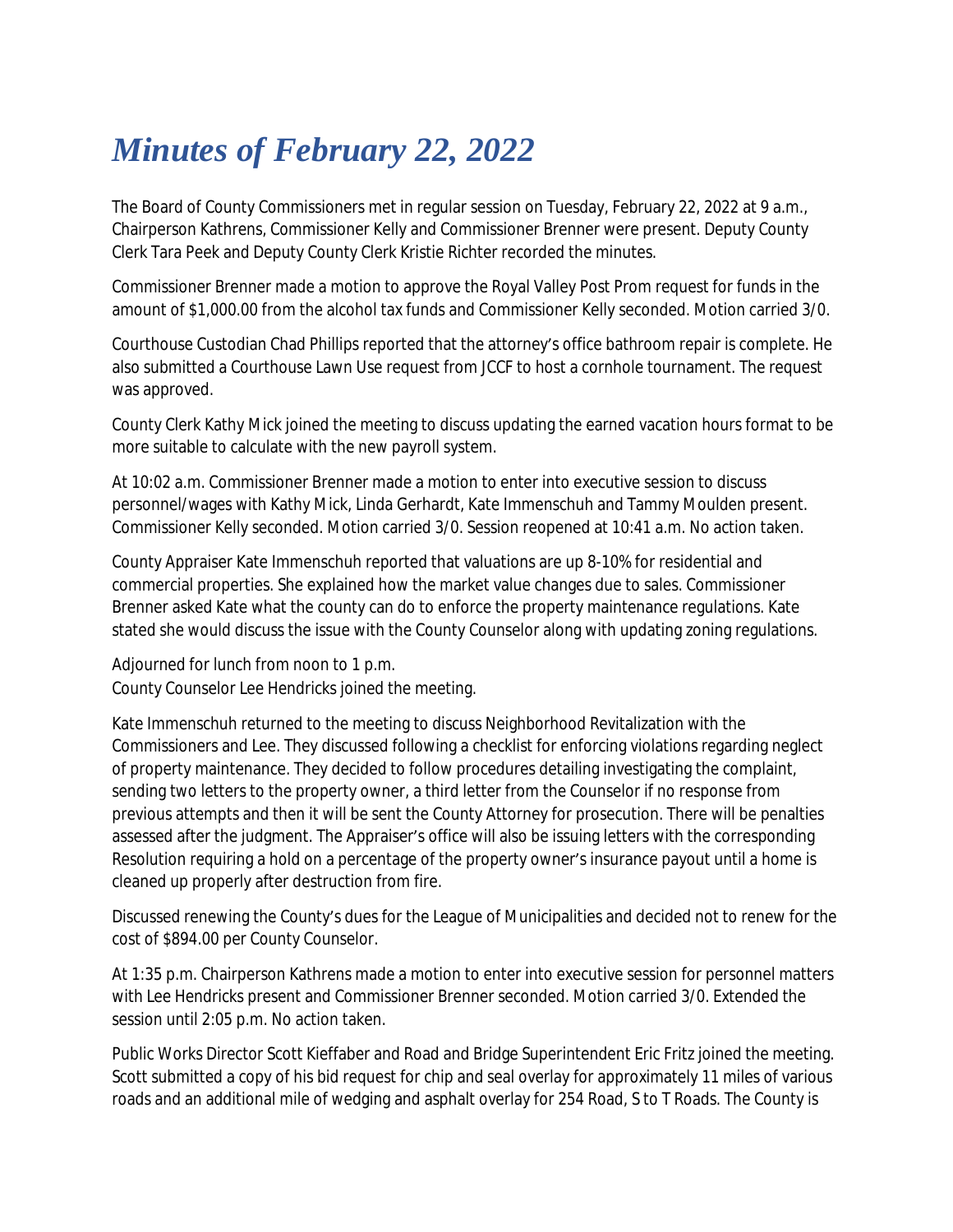accepting bids until May 13<sup>th</sup> at noon. Discussed a future bridge project for Pottawatomie County that would need to reroute traffic onto Jackson County roads.

Commissioner Kelly made a motion to approve Resolution 2022-08 County Vehicle Policy and Chairperson Kathrens seconded. Motion carried 3/0.

Banner Lake Director Kurt Zibell joined the meeting. He reported that the had given approval for a flag retiring ceremony to take place at the lake. He informed the Board that Scott Kieffaber will be cutting the dead trees at the observatory property. Chairperson Kathrens informed Kurt that Quail Forever will be placing a memorial bench at the lake to honor Lu Griffiths.

At 2:35 p.m. Commissioner Kelly made a motion to enter into executive session with Lee Hendricks for attorney client privilege and Commissioner Brenner seconded. Motion carried 3/0. Session reopened at 2:45 p.m. No action taken.

SEHP representatives Richelle Brockmann and Paul Roberts presented the HealthQuest wellness program to department heads.

Commissioner Brenner made a motion to approve the February 14<sup>th</sup> minutes as written and Chairperson Kathrens seconded. Motion carried 2/0. Commissioner Kelly abstained as he was absent from that meeting due to attending the NaCo conference.

Received a reminder letter from the Kansas Department of Agriculture regarding the Banner Creek Reservoir dam safety inspection tat is due.

Signed a letter of support from the Board to JBN Telephone Company, Inc. for a broadband expansion grant program.

Approved Change Order 2021-114.

| Company                 | ١o                                        | Sec/Twp/Rng | Address | Date       |
|-------------------------|-------------------------------------------|-------------|---------|------------|
| RWD#3                   | Bore for new service                      | 9/7S/16E    |         | 02/15/2022 |
| <b>Verizon Wireless</b> | Acquire the existing<br>fiber optic cable |             |         | 02/11/2022 |

Signed the following Occupy County Right of Way petitions:

## Signed the following payroll change notices:

| Department    | Name       | From              | 10                | Reason                         | Date       |
|---------------|------------|-------------------|-------------------|--------------------------------|------------|
|               |            |                   |                   |                                |            |
| Sheriff       | Lucas Ray  | \$19.00 per hour  | $$19.25$ per hour | Length of Service   01/20/2022 |            |
|               |            |                   |                   | Increase                       |            |
| Sheriff       | Lucas Ray  | $$19.00$ per hour | $$21.00$ per hour | Promotion                      | 02/25/2022 |
| Road<br>and   | Steve Rose | \$18.17 per hour  |                   | Resignation                    | 02/16/2022 |
| <b>Bridge</b> |            |                   |                   |                                |            |

Signed the following Purchase Orders:

| $\overline{\phantom{a}}$<br>$\cdot$<br>-<br>___ |    |  |      |
|-------------------------------------------------|----|--|------|
|                                                 | DC |  | ---- |